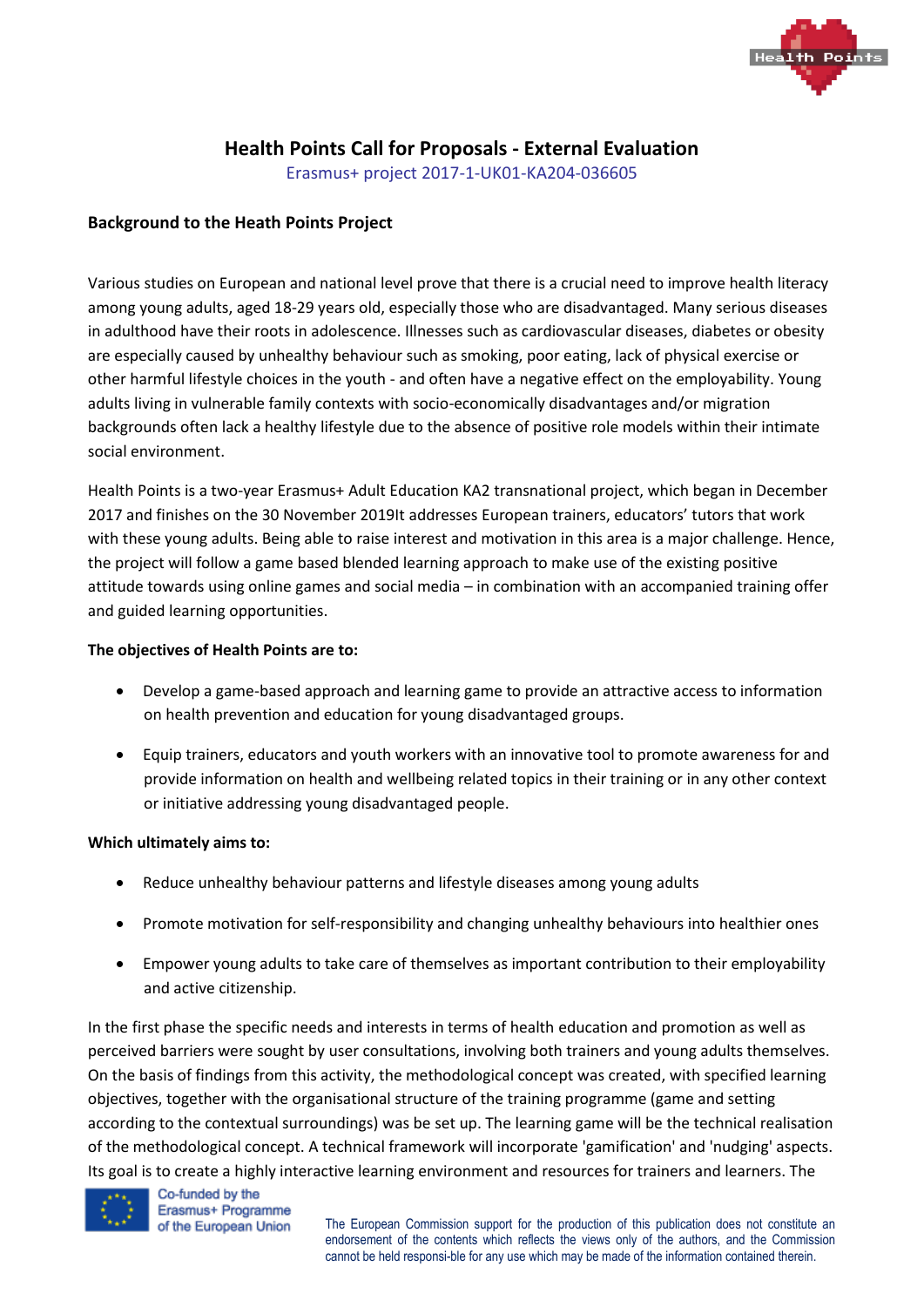

learning game will be implemented in a fully responsive HTML5 framework supporting smartphones, tablets, desktops and notebooks.

The game-based approach to Health Points is designed to be integrated into existing educational initiatives for young disadvantaged adults. Trainers and facilitators working in these contexts will be supported to use the game as an integrated, interactive learning resource that will be accessible and attractive to their learners, using techniques, devices and media that respond to many disadvantaged young adult's positive responses to non-formal and non-traditional learning programmes. Health Points incorporates robust processes for the testing and validation of its design. Feedback and experience will be gathered in order to adapt and improve the approach. The piloting will also be used to evaluate changes in motivation, action taking and awareness towards health literacy issues among the beneficiaries and to validate competency developments. This will be published together with an assessment of the results and case studies will be compiled in an impact study report.

The project will be completed by the production of an e-Manual guidance publication. It will describe the design and use of the Health Points Programme and the game in a user-friendly and non-technical language. This will provide background information on the importance of promoting health and well-being literacy and awareness to young adults and highlight the reasons why the learning targets were chosen and why they are relevant for young socially disadvantaged adults.

Health Points will create very concrete products that can be used also beyond its life cycle in many different settings involving young disadvantaged adults. Health Points will positively affect their attitude towards health prevention and lead to a healthy lifestyle and an increase in their employability.

Please see the project website for more informatio[n https://healthpoints.eu/results/](https://healthpoints.eu/results/)

# **Context of the external Evaluation**

The project has a Quality & Evaluation Plan, based on internal evaluation that has been implemented through peer evaluation with partners in the consortium, from trainers who participated in the National training events and the young people who took part in the piloting activities.

The coordination of the quality management plan has been facilitated by SOSU, the Danish partner.

In addition, the project has undertaken a specific Intellectual Output (5), which is an Impact Study the purpose of which is to gain information that enables the partners to draw conclusions on the efficiency of the Health Points Programme to strengthen healthy behaviour among disadvantaged young adults by impact assessments.

Rinova as the lead partner are now seeking to appoint an evaluator who is external to the project to complement the above evaluation and assessment activities.

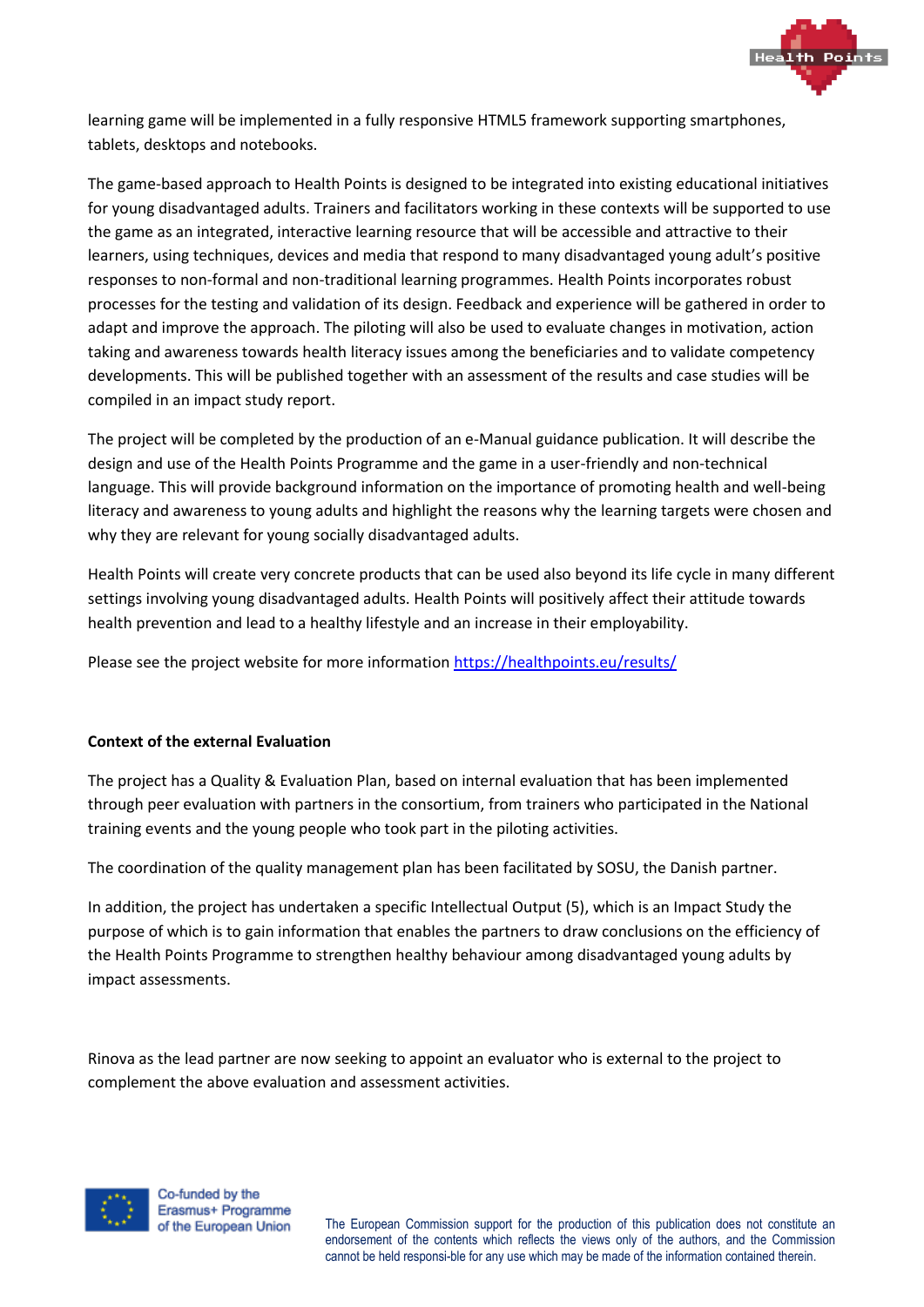

### **The brief for the external evaluator**

The overall purpose of the external evaluation is to review the quality of the main outcomes and results of the project and offer critical advice and an external perspective prior to the finalisation of the e-Manual (IO6) and game. The external evaluator will also be asked to focus upon the extent to which the issues specified and findings resulting from IO5 have particular implications for the exploitation of the project in its final months, and in its sustainability and legacy plans.

To this end, the external evaluator will assess the transferability and potential for development of the Health Points game (technical platform and resources) and the impact that the project has had on the partners, in terms of their organisational practice, on trainers and young adults.

#### **The external evaluation will be asked to take into account the following:**

- a) How partners have been able to develop their own internal practice in relation to:
	- Know how and understanding of the value of 'gamification' in learning and of health and well-being issues for young adults
	- Training resources Guide and platform guide
- b) Acting as an "expert" providing observation and commentary in relation to:
	- Impact on trainers and how they have been able to use Health Points in their current provision
	- If trainers have been able to develop further possibilities to use the Health Points platform with learners and deepen their knowledge
	- Case studies that show impact and change on young people
	- Potential for sustainability and legacy after the lifetime of the project
	- Specific suggestions for the finalisation of the IO6 E-Manual and webinar resources

The evaluator will report to Alex Walker at Rinova, who will provide appropriate induction, guidance and access to relevant sources of information and contacts.

The primary audience for the results of the final evaluation report will be the project partnership and the UK National Agency. In addition, the findings from the report will also be used to support the project dissemination and exploitation of the project results and publicity material to be used at the project final conference (in Hungary) and shared on partner social media.

#### **Deliverables and budget**

As the evaluation is focused on the usability, impact and sustainability/legacy of the project results, the evaluation will be 'summative'. It will begin immediately and the final report will



Co-funded by the Erasmus+ Programme of the European Union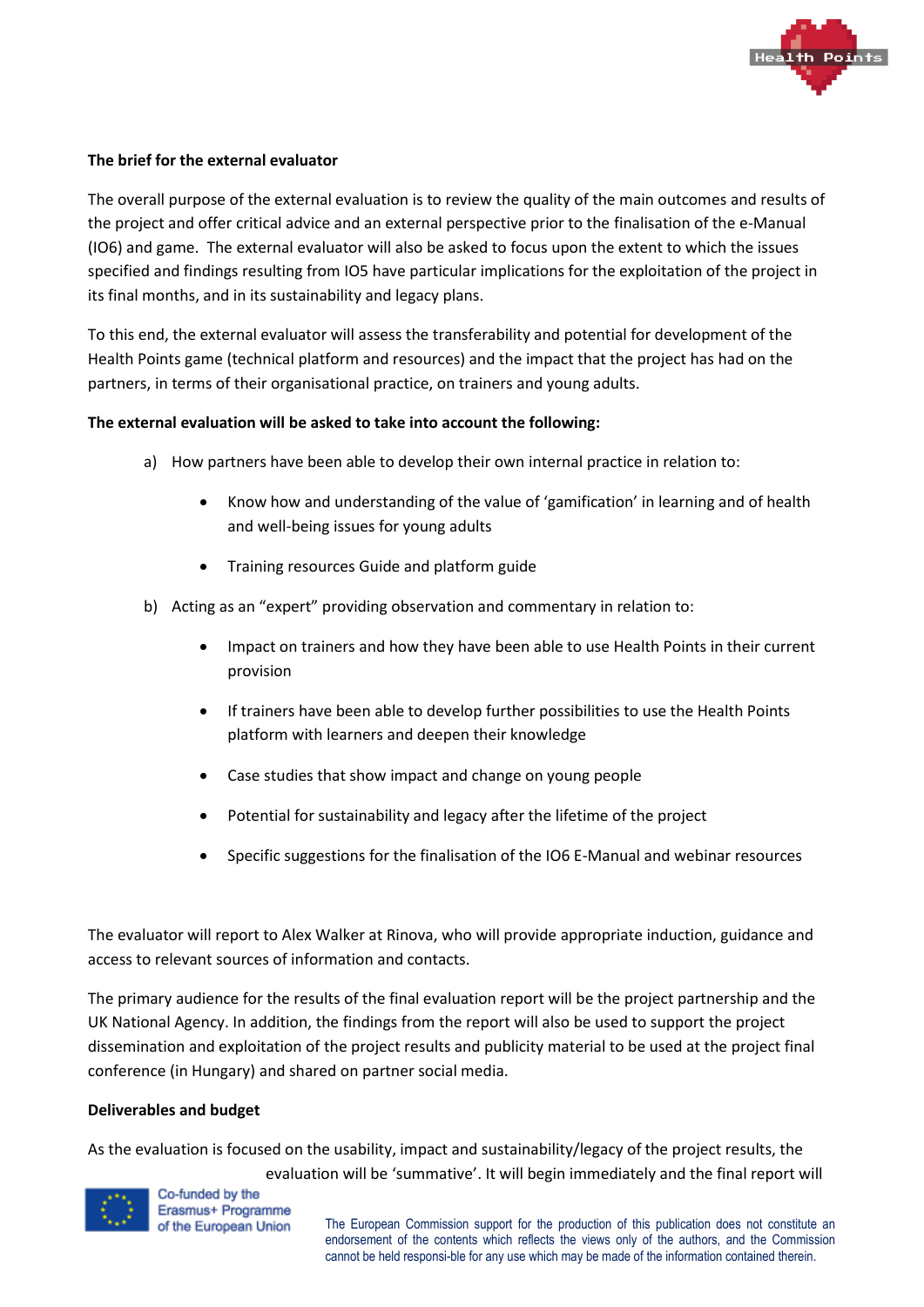

be produced and agreed no later than December  $15<sup>th</sup>$  2019. . It is not envisaged that the evaluator will be required to travel to any of the partner locations as part of the assignment. The work is expected to consist of:

- Desk review of project results and internal documentation
- The design of surveys and questionnaires for partners and liaison with the partners to arrangement for their completion and return
- If required, interviews, either by Skype, telephone (or in person as opportunities allow, but there is no requirement) with partners
- Analysis and interpretation of desk review surveys, questionnaires and interviews

The **main outcome** of the work is the production of an evaluation report, in English, expected to be between 15-20 pages in length, approximately 3,500 - 4,500 words. This draft should be produced by the  $15<sup>th</sup>$  November 2019 and a final version 'signed off' by the  $15<sup>th</sup>$  December 2019 **In addition**, the external evaluator is asked to produce a short interim report, in the form of key observations and recommendations, on aspects for consideration in relation to IO6. This short report should be produced no later than the  $30<sup>th</sup>$  September 2019.

Proposals are welcomed up to 5,000 € (Euros) including VAT (if applicable) as a maximum, including any travel expenses, subsistence and incidentals for the evaluator (If the external evaluator is from a non-Euro currency country and cannot receive payments in Euros, the exchange rate shall be that set by the European Commission for the month of June 2019).

It is anticipated that the assignment will take approximately 12-15 days of time to complete, but the evaluator is expected to be flexible and to complete their work according to this brief within the quoted fee.

50% of the fee will be paid on the submission of the short report due on the 30<sup>th</sup> September 2019, on production of an invoice, and the remaining 50% is payable on completion and acceptance of the final report (within 15 days of that date and on receipt of invoice).

# **The External Evaluator**

The External Evaluator will be able to demonstrate specific experience of undertaking similar types of independent and external evaluation. One or more of the following is also preferred:

- expertise in relevant fields to Health issues and young adults which are presented by the project – in particular an understanding of how disadvantaged young people are affected and how this impacts on their employability and longer term health.

- understanding of the context of European transnational projects, and Erasmus+ in particular